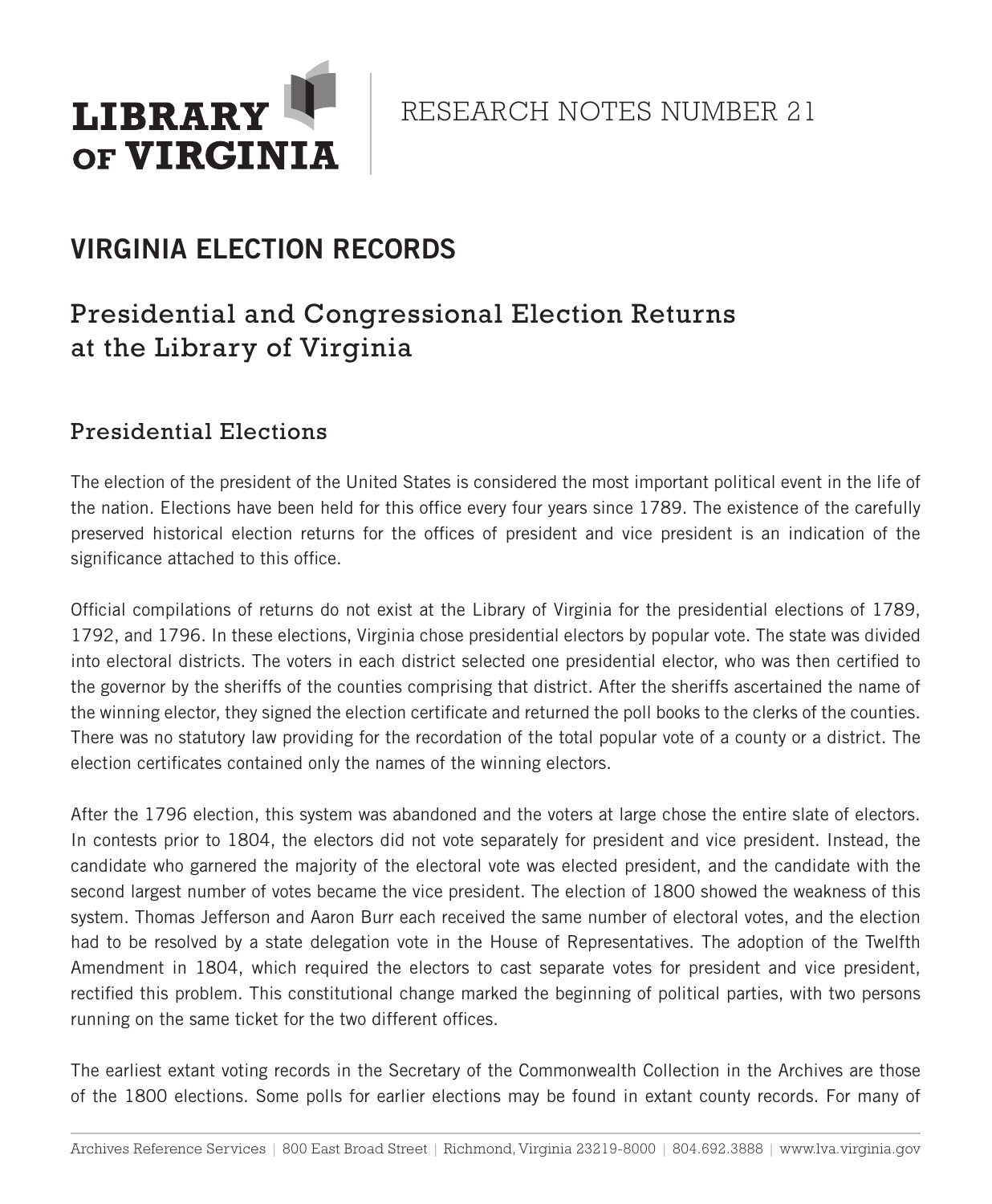the early elections, results were published in various issues of the *Richmond Enquirer* as they were received. The Archives staff compiled master tabulations of the popular votes cast in Virginia for presidential electors, 1800–1832, by consulting the official county abstracts of votes transmitted to the governor and the *Richmond Enquirer*. In many cases, the official returns were somewhat informal and small variations occurred. Beginning with the 1836 election, published statements of votes exist.

In 1848, printed tickets with a slate of candidates and electors for each party were distributed. In some cases these tickets are attached to the county abstracts. The abstracts were handwritten through 1852. In 1856, printed slates of electors were distributed to counties for recordation of the electoral vote for the first time. The commissioners filled in the name of the county and the vote. The abstracts were once again handwritten in 1860.

Virginia did not participate in the presidential election of 1864 and under military rule could not participate in the 1868 election. Beginning in 1872, the secretary of the commonwealth again printed forms for recording the election returns. The completed forms were bound and the records remained in this format through the 1972 election. Beginning in 1976, loose returns of abstracts of votes are filed alphabetically by locality. In addition, published sources and websites exist for presidential election returns. Consult the Library's reference bibliography on published election returns and the finding aid in the Archives Research Room for appropriate sources and websites for each election year.

#### United States Senate

Prior to 1916, U.S. senators were chosen by state legislatures. At the beginning of the twentieth century, a widespread reform movement gained popularity and many states amended their laws to allow voters to designate their preference for U.S. senators. The legislatures generally elected the candidate with the majority of the popular vote in party primaries. The Virginia Democratic Party held primaries for the senate in August 1905 and September 1911. Statements of votes for these primaries may be found in the *Report of the Secretary of the Commonwealth*. With the adoption of the Seventeenth Amendment to the U.S. Constitution in 1913, senators were to be elected by popular vote. The first popular election of a U.S. senator from Virginia occurred in the general election held on November 7, 1916. The Library of Virginia has original returns for all senatorial elections since 1916.

Proceedings of elections for U.S. senators by the General Assembly may be found in the journals of the Virginia House of Delegates and Senate. The Library of Virginia has abstracts and statements of votes beginning with the 1916 election. The statements of votes from 1916 to 1960 are on miscellaneous microfilm reel 386. The original statements for these years are held by the State Board of Elections. Consult the Library's reference bibliography on published election returns and the finding aid in the Archives Research Room for appropriate sources and websites for each election year.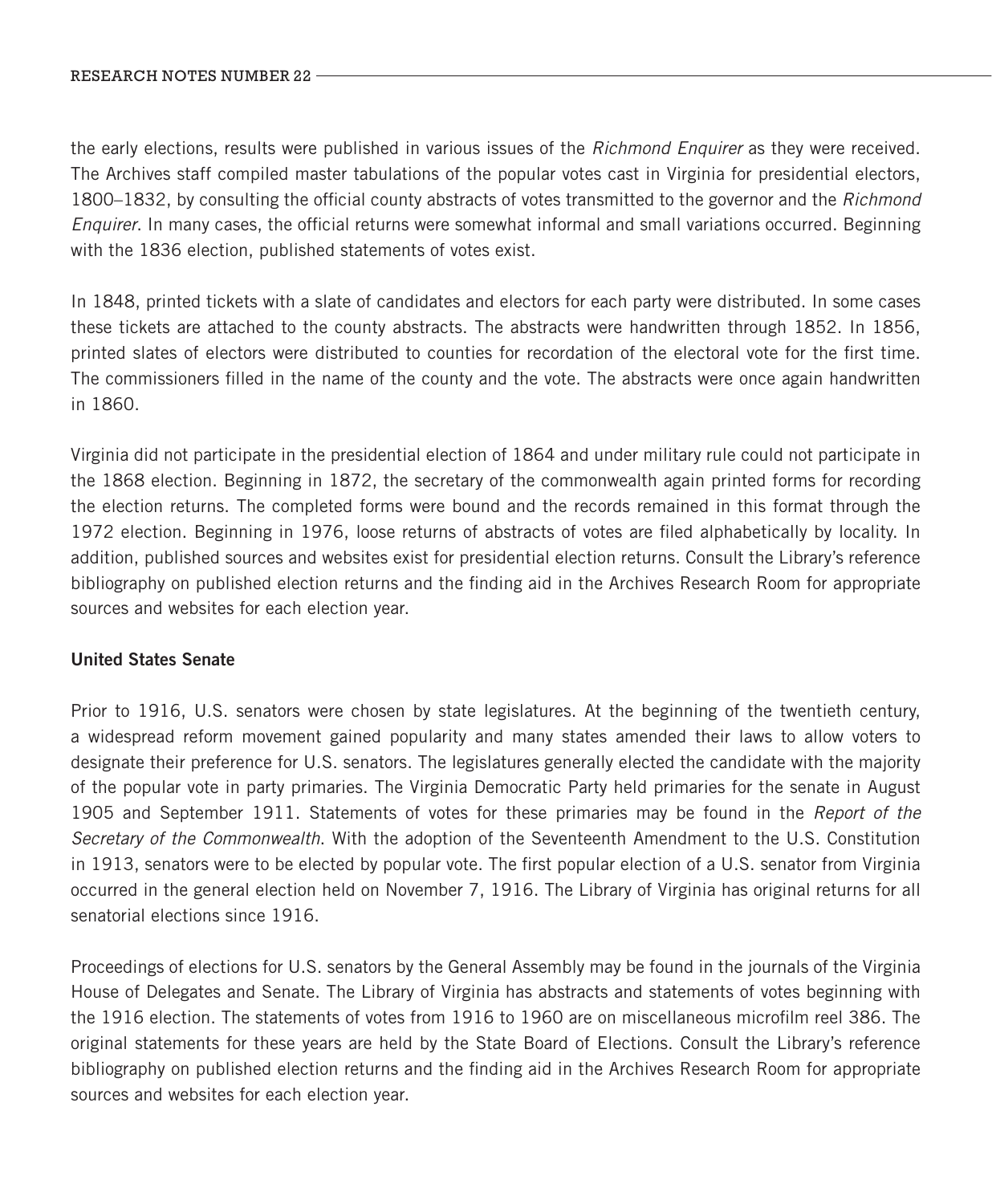#### United States House of Representatives

The first census, taken in 1790, dictated the apportionment of members of the House of Representatives as specified by the Constitution. Based on inexact population figures, Virginia was initially allotted ten members. Beginning with the third Congress in 1793, the number of representatives from Virginia increased to nineteen and later to twenty-three. The number of representatives varied through the years, depending on population figures of the state versus the total population of the United States. For further information on reapportionment, see *United States Congressional Elections, 1788–1997,* and *Congressional Quarterly's Guide to U.S. Elections.*

States have jurisdiction over the federal electoral process for both senators and representatives. Congress has enacted various laws about elections but has never mandated that returns be sent to Washington. Prior to the twentieth century, election results for the different offices were kept separately. The vote for the president and vice president was duly recorded and the secretary of the commonwealth kept the results. In contrast, the vote for the House of Representatives was recorded in deed books and poll books in each county. Extant manuscript records are filed with the county records in the Archives. These records are incomplete, not indexed, and fragile. Virginia sent certificates of election to the Elections Committee of the House of Representatives. Records of this committee may be found in Record Group 233 at the National Archives and Records Administration.

Records of the secretary of the commonwealth contain no manuscript returns for Congressional elections prior to 1853. Election returns for Virginia up to that time were sporadically published in state newspapers. Incomplete data exists for the years 1853 and 1857. Beginning with the year 1870, election returns are housed in the Archives. The statements of votes for 1920 to 1956 are on miscellaneous microfilm reel 386. Consult the Library's reference bibliography on published election returns and the finding aid in the Archives Research Room for appropriate sources and websites for each election year.

#### Accessing the Records

Manuscript returns at the Library of Virginia generally consist of abstracts, certificates, poll books, and statements of vote. *Abstracts* originate in each county or congressional district and list the names of all candidates and the total vote each received. A *certificate of election* also originates in the county or congressional district. It names the winning candidate, but usually does not list the opponent's name or a vote count. A *poll book* is a precinct record listing the names of the persons who voted and the candidate for whom they cast their vote. A *statement of votes* is the final, official compilation of the votes cast for all candidates in each county and in the state as a whole.

The election records in the Archives were initially filed with the records of the secretary of the commonwealth. The State Board of Elections was created by an act of the General Assembly in 1946. The act granted the board supervisory powers over elections earlier exercised by the secretary of the commonwealth and the Board of